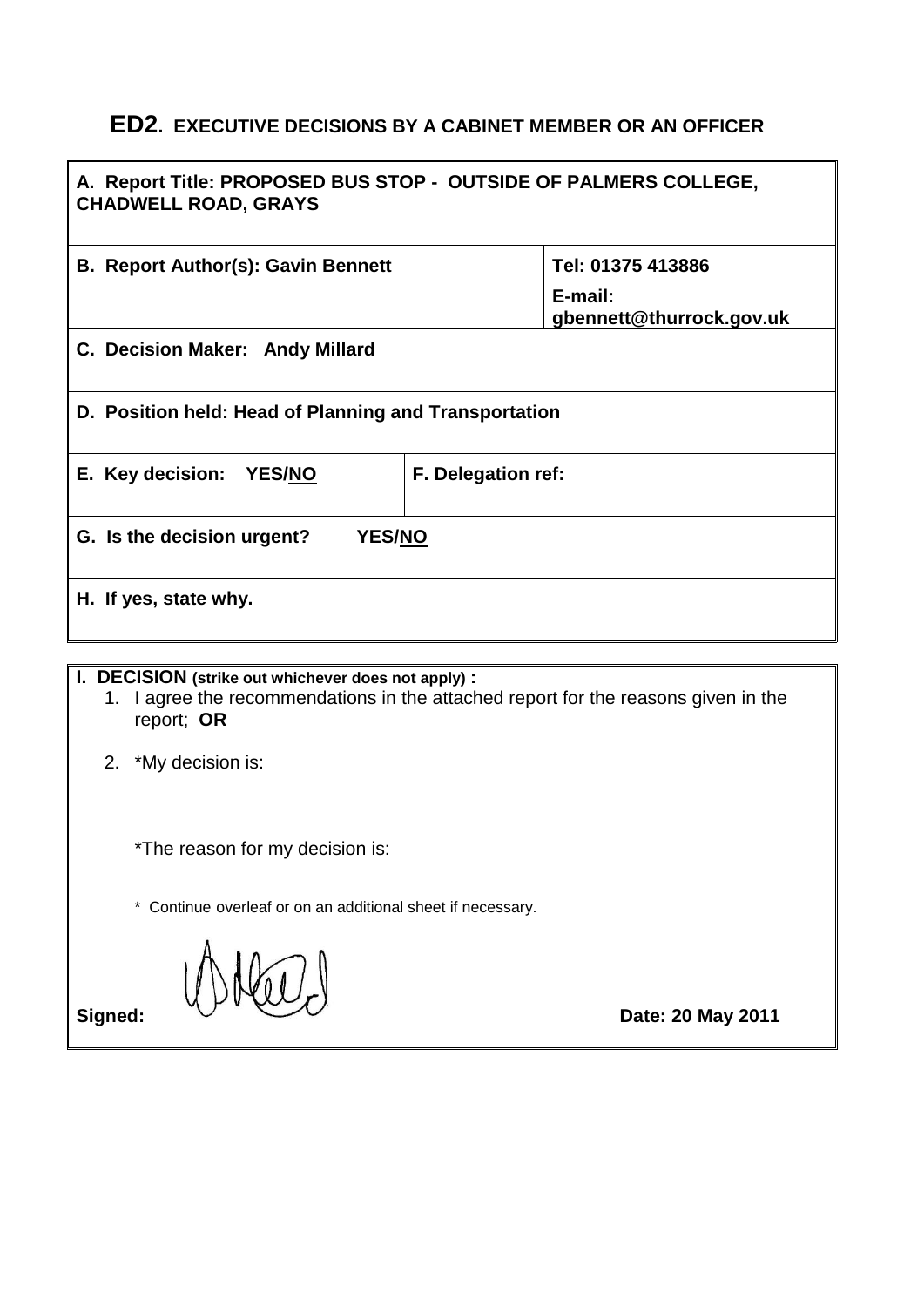# **Report to Head of Planning and Transportation**

# **Proposed bus stop outside of Palmers College, Chadwell Road, Grays**

**Portfolio Holder:** Councillor Yash Gupta - Portfolio Holder for Environment

| Wards and communities affected:                              | Key Decision: |
|--------------------------------------------------------------|---------------|
| Little Thurrock Blackshots/Little<br><b>Thurrock Rectory</b> | Non-key       |

**Accountable Head of Service:** Andy Millard – Head of Planning and **Transportation** 

**Accountable Director:** Bill Newman – Corporate Director of Sustainable **Communities** 

**This report is** public

**Purpose of Report:** To consider the proposal to install a bus stop pole, timetable case and flag within the lay-by outside of Palmers College, Chadwell Road, Grays.

### **EXECUTIVE SUMMARY**

To consider the proposal to install a bus stop pole, timetable case and flag within the lay-by outside of Palmers College, Chadwell Road, Grays.

### **1. RECOMMENDATIONS:**

**1.1 To approve the request for a new bus stop pole to be installed adjacent to the lay-by/ Chadwell Road outside of Palmers College, Chadwell Road, Grays.**

### **2. INTRODUCTION AND BACKGROUND:**

- 2.1.1 A consultation has recently been carried out with Palmers College management and staff to obtain their views on the proposal to install a bus stop pole adjacent to the lay by/Chadwell Road outside of Palmers College.
- 2.2 A request was made by bus operators servicing this bus stop to provide an additional stop adjacent to the lay-by outside of Palmers College on Chadwell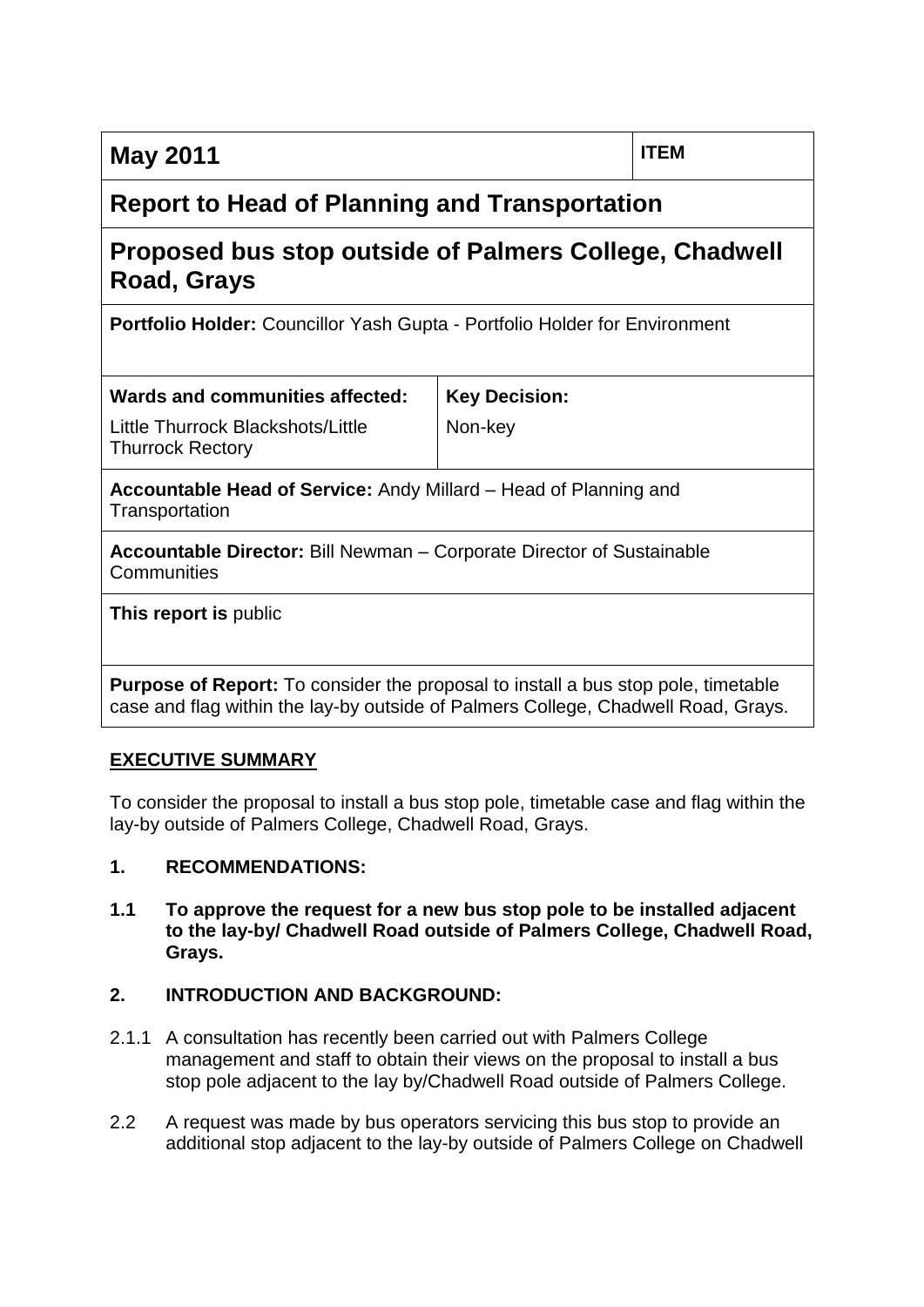Road, Grays in order to pick up passengers waiting for the public bus services safely.

- **2.3 At present the following services serve Palmers College/Chadwell Road:**
	- **73 Lakeside to Tilbury Operated by Ensign Buses**
	- **73c Lakeside to Tilbury Operated by Ensign Buses**
	- **83 Lakeside to Chadwell St Mary Operated by Ensign Buses**
	- **268 Grays to Blackmore Operated by Imperial Buses**
	- **373 Grays to Stanford le Hope Operated by Ensign Buses**
	- **374 Grays to Basildon Operated by Ensign Buses**
- 2.4 A consultation letter was sent out to management and senior staff at Palmers College to see if they had any objections to the proposed bus stop. No objections were received.

## **3. ISSUES AND/OR OPTIONS:**

- 3.1 This new bus stop would allow passengers to board buses safely without having to step into the road which is currently necessary when the existing stop is busy.
- 3.2 The new bus stop would alleviate the need for buses to "double-park" and therefore improve the safety of passengers and negate disruption to traffic along Chadwell Road, Grays
- **3.3** If a new bus stop was to be installed adjacent to the lay-by, further away from the existing bus stop shelter, this would also encourage passengers to use buses and reduce the feeling of intimidation from pupils reported to be felt by elderly and vulnerable passengers.
- 3.4 The risk of accidents would be greatly reduced if a new bus stop pole was to be installed further away from the college itself. The new bus stop would allow public buses to stop safely during college closure times and thus reduce the issue of overcrowding at the existing bus stop. This will then, in turn, improve the visibility for traffic using Chadwell Road, Grays

### **4. CONSULTATION (including Overview and Scrutiny, if applicable)**

- 4.1 The returns of the consultation provided no objections. This item has not been to Overview and Scrutiny Committee
- 4.2 Ward members were consulted along with the Portfolio Holder for Environment. No response was received from this consultation.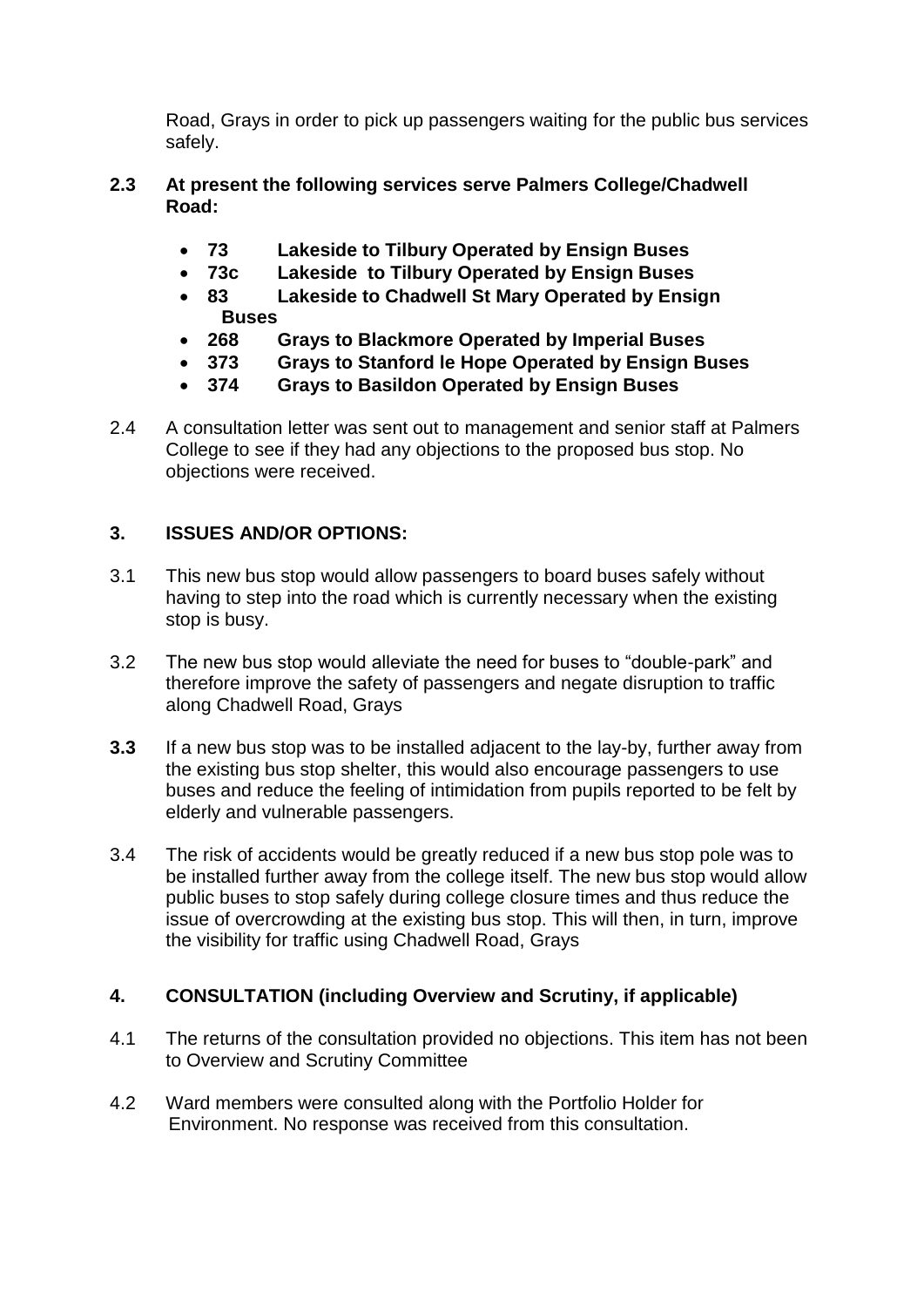#### **5. IMPACT ON CORPORATE POLICIES, PRIORITIES, PERFORMANCE AND COMMUNITY IMPACT**

5.1 Improving access to, and use of, alternative and sustainable modes of transport

#### **6. IMPLICATIONS**

6.1 **Financial**

| Implications verified by: | <b>Meinir Hall</b>                                                                                    |
|---------------------------|-------------------------------------------------------------------------------------------------------|
| Telephone and email:      | 01375 652147                                                                                          |
|                           | mhall@thurrock.gov.uk                                                                                 |
|                           | There are sufficient funds in the budget available<br>for meeting the costs of the new bus stop pole. |
| Legal                     |                                                                                                       |

6.2 **Legal**

| Implications verified by: | <b>Alison Stuart</b>    |
|---------------------------|-------------------------|
| Telephone and email:      | 01375 652040            |
|                           | astuart@thurrock.gov.uk |
|                           |                         |

There are no legal implications

### 6.3 **Diversity and Equality**

| Implications verified by: | <b>Jane Pothecary</b>      |
|---------------------------|----------------------------|
| Telephone and email:      | 01375 652472               |
|                           | jpothecary@thurrock.gov.uk |

The Council has a statutory duty under the Race Relations Act 2000 (Amendment), the Disability Discrimination Act 2005 and Sex Discrimination Act 1975 (Amendment) to promote equality of opportunity in the provision of services and employment. The Council should note the benefits of providing easily accessible public transport for disabled people, as well as older and younger people. The Council should consider how to make the bus stop as accessible as possible and should consider providing the bus stop for vulnerable users also.

**6.4** Other implications (where significant) – i.e. Section 17, Risk Assessment, Health Impact Assessment, Sustainability, IT, Environmental

None

### **7. CONCLUSION**